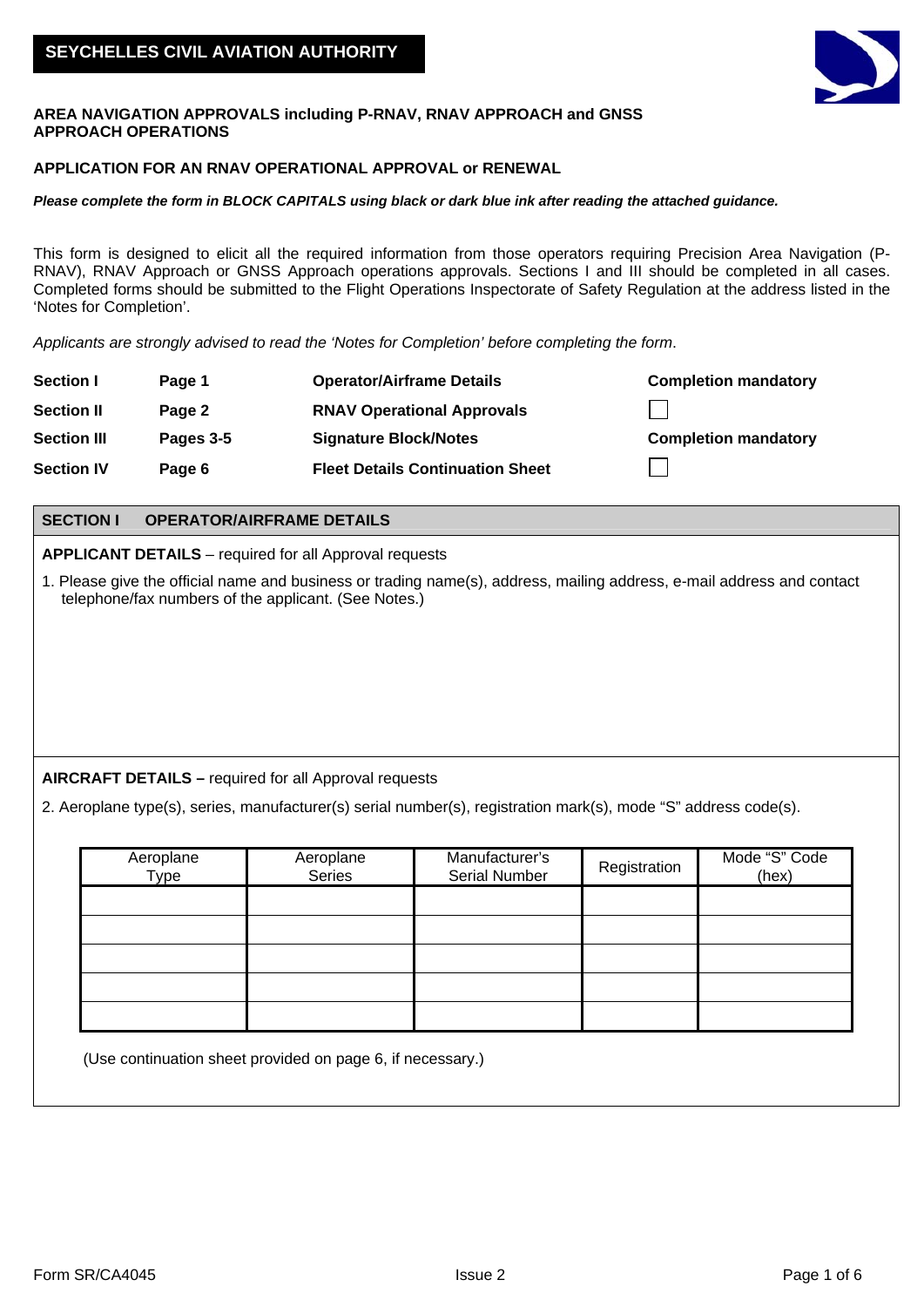## **SECTION II P-RNAV, RNAV APPROACH and GNSS APPROACH**

Please refer to the accompanying notes and to "JAA Administrative & Guidance Material, Section 1 – General Guidance & Reference Material, Temporary Guidance Leaflet No. 10" (see **http://www.ecacnav.com/prnav**).

- 3. Operations Manuals, to include normal procedures, contingency procedures, incident reporting and flight crew training – give reference(s) of details pertinent to operations on P-RNAV routes and on the approach operations. **Include with submission copies of relevant sections from Operations Manuals.** [Note: An Operations Manual is not required for non-AOC operators. Such operators should provide similar details in the application.]
- 4. Minimum Equipment List reference of MEL where P-RNAV or the approach operation(s) are addressed. **Include with this submission a copy of the relevant page or pages of the proposed or actual MEL where the operation is addressed.**

5. Give details of the navigation system that supports the P-RNAV or approach operations for which approval is being requested. Include the type and number of Flight Management Systems, and the type and number of positioning sensors.

6. Give reference of the P-RNAV and/or approach operations Airworthiness Compliance Statement(s). **Include with submission copies of relevant section from Aircraft Flight Manual or other applicable approvals and supporting certification data.**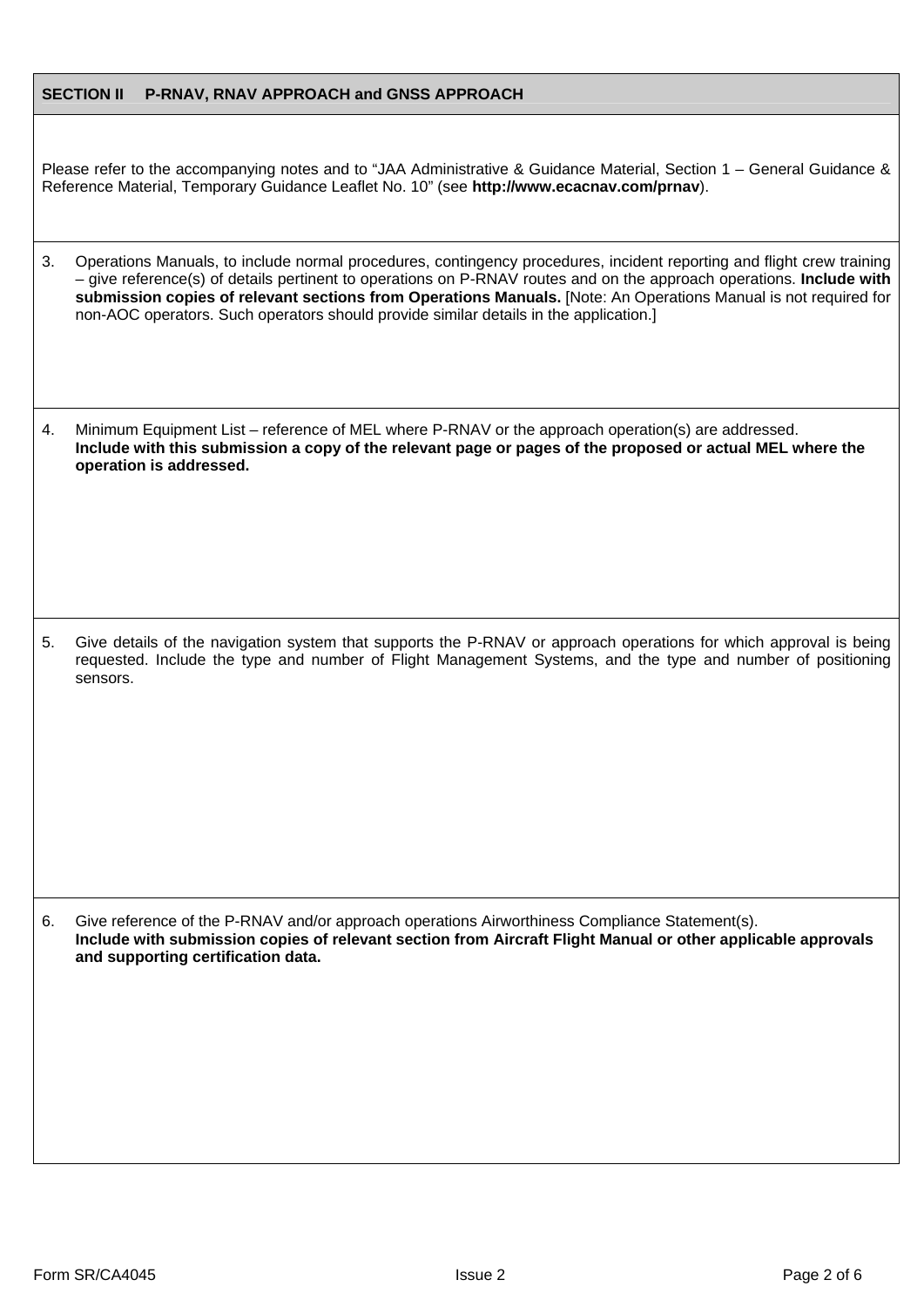| 7. | Provide evidence that your navigation database has been obtained from an approved supplier of aeronautical and<br>navigation data (Type 1 LoA) and that your packed data is from an approved FMS manufacturer (Type 2 LoA) in<br>accordance with EUROCAE/RTCA document ED-76/DO-200A. The methodology to be employed for additional<br>independent operator database checks will need to be outlined. |
|----|-------------------------------------------------------------------------------------------------------------------------------------------------------------------------------------------------------------------------------------------------------------------------------------------------------------------------------------------------------------------------------------------------------|
|    |                                                                                                                                                                                                                                                                                                                                                                                                       |
|    |                                                                                                                                                                                                                                                                                                                                                                                                       |
|    |                                                                                                                                                                                                                                                                                                                                                                                                       |
|    |                                                                                                                                                                                                                                                                                                                                                                                                       |
|    | <b>SECTION III SIGNATURE BLOCK</b>                                                                                                                                                                                                                                                                                                                                                                    |
|    |                                                                                                                                                                                                                                                                                                                                                                                                       |
|    |                                                                                                                                                                                                                                                                                                                                                                                                       |

|--|

Please note that a **minimum** of 30 working days will normally be required to check and confirm the information given above - if data is missing or omitted the process may take **considerably** longer.

 $\mathbf{I}$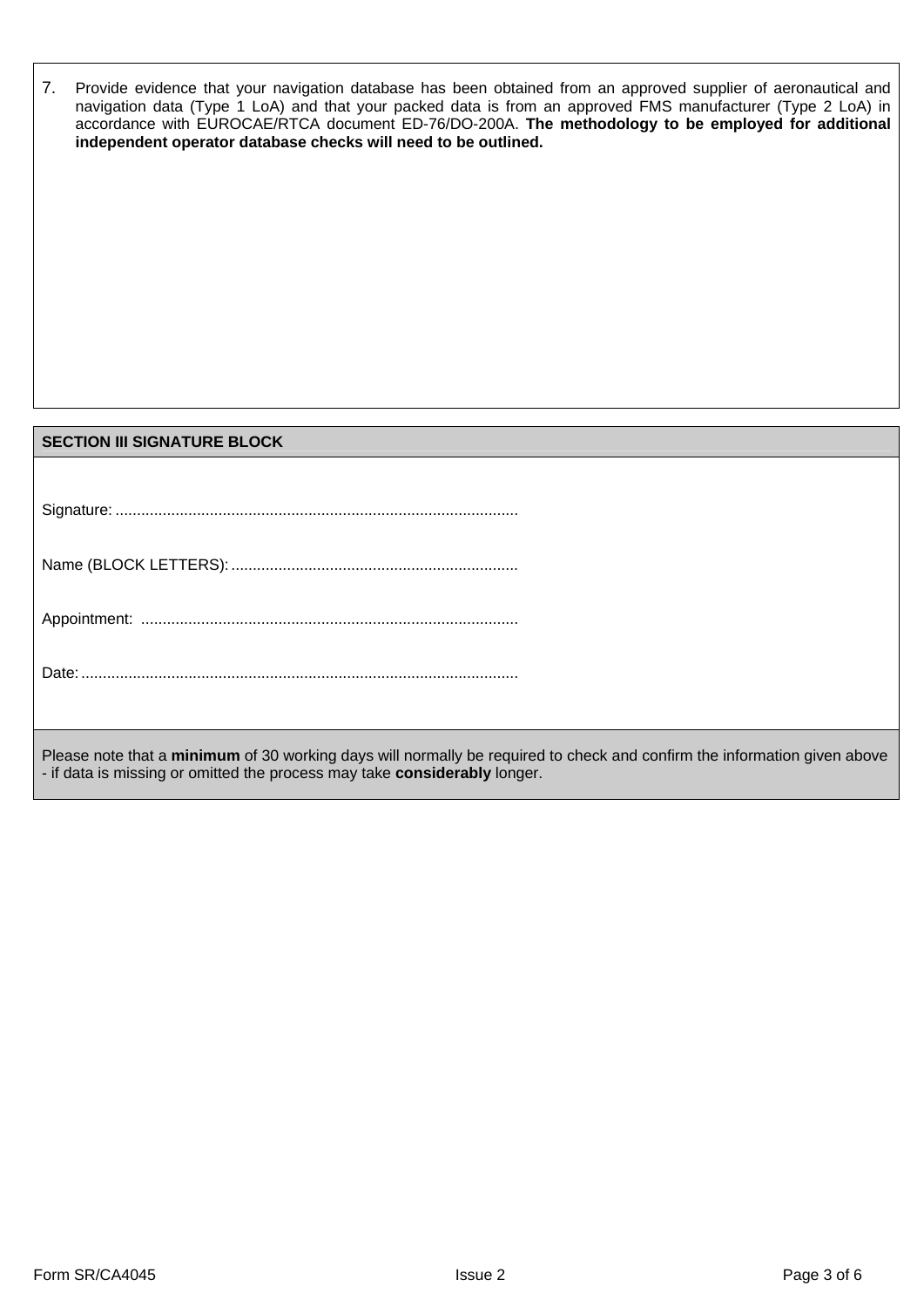# **FORM SR/CA4045 – NOTES FOR COMPLETION**

## **SECTION I – COMPLETION OF SECTION I IS MANDATORY FOR ALL APPLICATIONS**

**Paragraph 1 –** For AOC holders - company name, AOC number and e-mail address will suffice.

**Paragraph 2 –** This information is required both by the State of Registry for the Approvals database and by the verification and monitoring programme office(s) of the appropriate ICAO Region(s). Enter Mode 'S' code in hexadecimal format. (All "G" registered aircraft codes start with "4".)

## **SECTION II – RNAV AND APPROACH OPERATIONS APPROVALS**

**Paragraph 3** – Details in this paragraph are required so that the appropriate SR specialists (flight operations inspectors, navigation policy desk, etc.) are able to confirm compliance with all relevant references (see also FODCOM 04/2008).

Section 10 of TGL 10 covers Operational Criteria and details the subject areas to be covered in Ops Manuals for P-RNAV. Approach Operations are not dissimilar. The criteria include (but are not necessarily limited to):

Pre-flight Planning: Availability of navigation infrastructure, validity of database, requirement for Dual P-RNAV Systems, RAIM checks.

Departure Verification of database and aircraft position, confirmation of waypoint sequence, no manual inputting, need for cross checking.

Arrival Verify correct procedure loaded and Actual Navigation Performance (ANP/EPE) sufficient; preparation for reversion to conventional procedure, need for navigation reasonableness checks, detailed guidance for crews on autopilot flight modes is required (i.e. LNAV/VNAV).

Flying the Procedure/Approach Use of autopilot, auto-throttle and flight director; AFDS mode behaviour; lateral and vertical path management; adherence to speed and/or altitude constraints; the use of other aircraft equipment to support track monitoring; weather and obstacle avoidance; the effect of temperature deviation and its compensation; missed approach procedures.

Contingency Procedures Failure of RNAV system components and sensors, loss of adequate Actual Navigation Performance (ANP).

Incident Reporting Aircraft systems malfunctions, navigation errors attributed to database error, discrepancy between chart and database, misleading information without failure warning. Robust procedures to relay any concerns over a procedure's suitability, so that it can be removed from fleet service until problem is resolved.

Flight Crew Training TGL 10, Section 10.5, Table 3 covers RNAV training items.

**Paragraph 4** – MEL entries where P-RNAV and approach operations are addressed. Include: Autopilot, Flight Director, TO/GA Switches, DME (if GPS u/s – except for GPS Approach!!), and FMC/FMS Navigation Database.

**Paragraph 5** – Details of Flight Management Systems should include software update standard. Positioning sensors include DME/DME, DME/VOR, GNSS and INS/IRS.

**Paragraph 6** – The Airworthiness Compliance statement may be found in the Aircraft Flight Manual, manufacturer customer service letter confirming aircraft type with delivered navigation systems is compliant, or compliance statement from aircraft manufacturer/installer. A Flight Manual Change Sheet Template is provided at Annex E to TGL 10 for P-RNAV.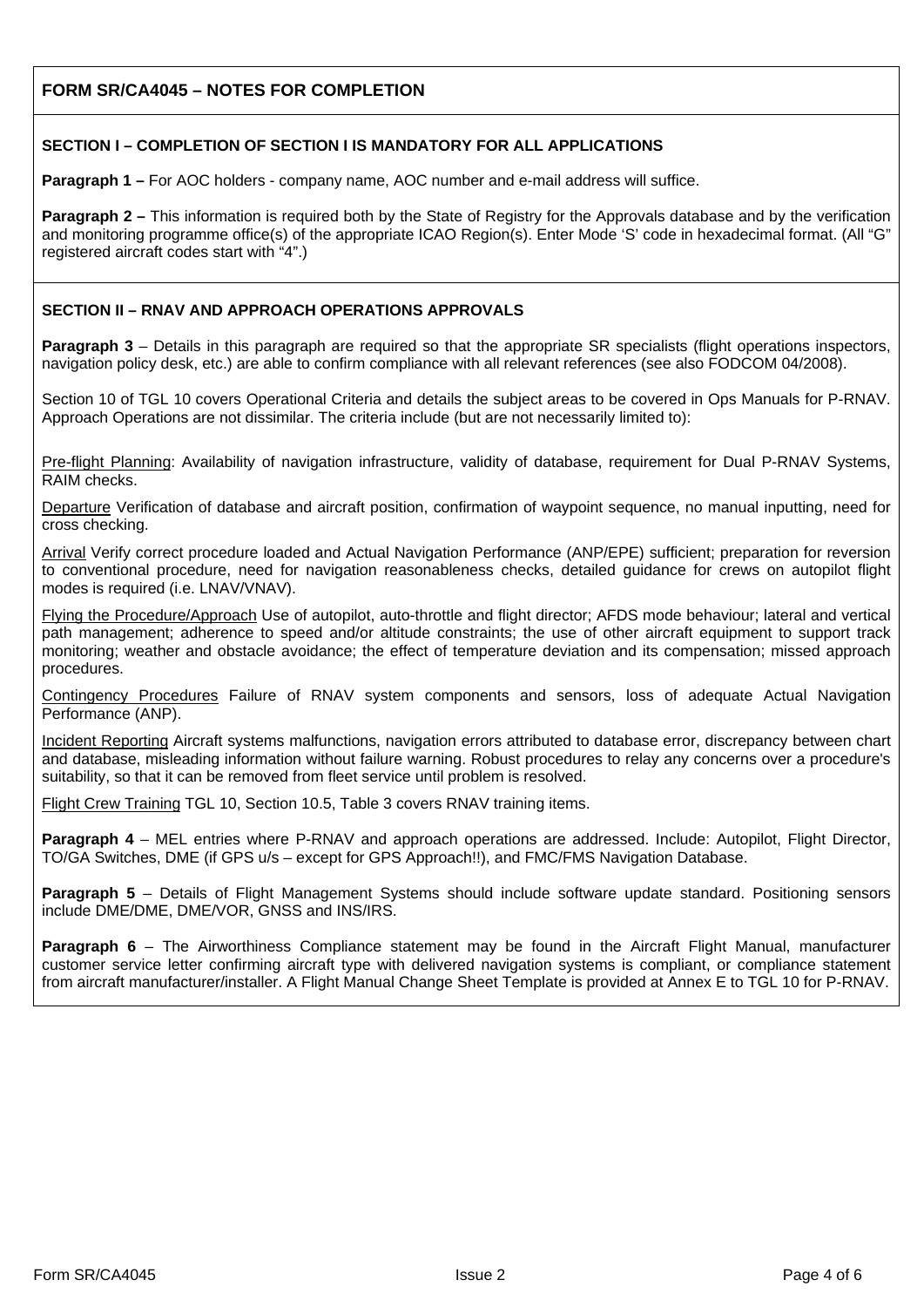**Paragraph 7** – The three main European database suppliers (Jeppesen (Germany), EAG (UK) and Lufthansa FlightNav (Switzerland)) have all been audited by EASA and have received their Letters of Acceptance (LoA) (Type 1). The FAA carry out parallel processes and have issued a Type 1 LoA to Jeppesen (US). Operators also have to demonstrate that they are receiving their packed data from an approved FMS manufacturer (Honeywell, Rockwell Collins, Smiths, etc.) who will require a Type 2 LoA. The FAA have awarded a Type 2 LoA to Honeywell for RTCA DO 200A compliance. The number of FAA LoAs will increase as further audits are completed.

**Note: In addition to evidence that your data is from an approved source, the Authority require operators to have a database check system of their own in place, particularly for approach operations to terrain rich locations.**

## **SUBMISSIONS AND ENQUIRIES**

Seychelles Civil Aviation Authority **Tel:** +248 384181 Safety Regulation **Fax:** +248 384033<br>Flight Operations Inspectorate **Fax:** Fight Operations Inspectorate **Fax:** E-mail: morr@scaa.sc Flight Operations Inspectorate P.O Box 181 Victoria Mahe Seychelles

Address for submissions:  $\blacksquare$